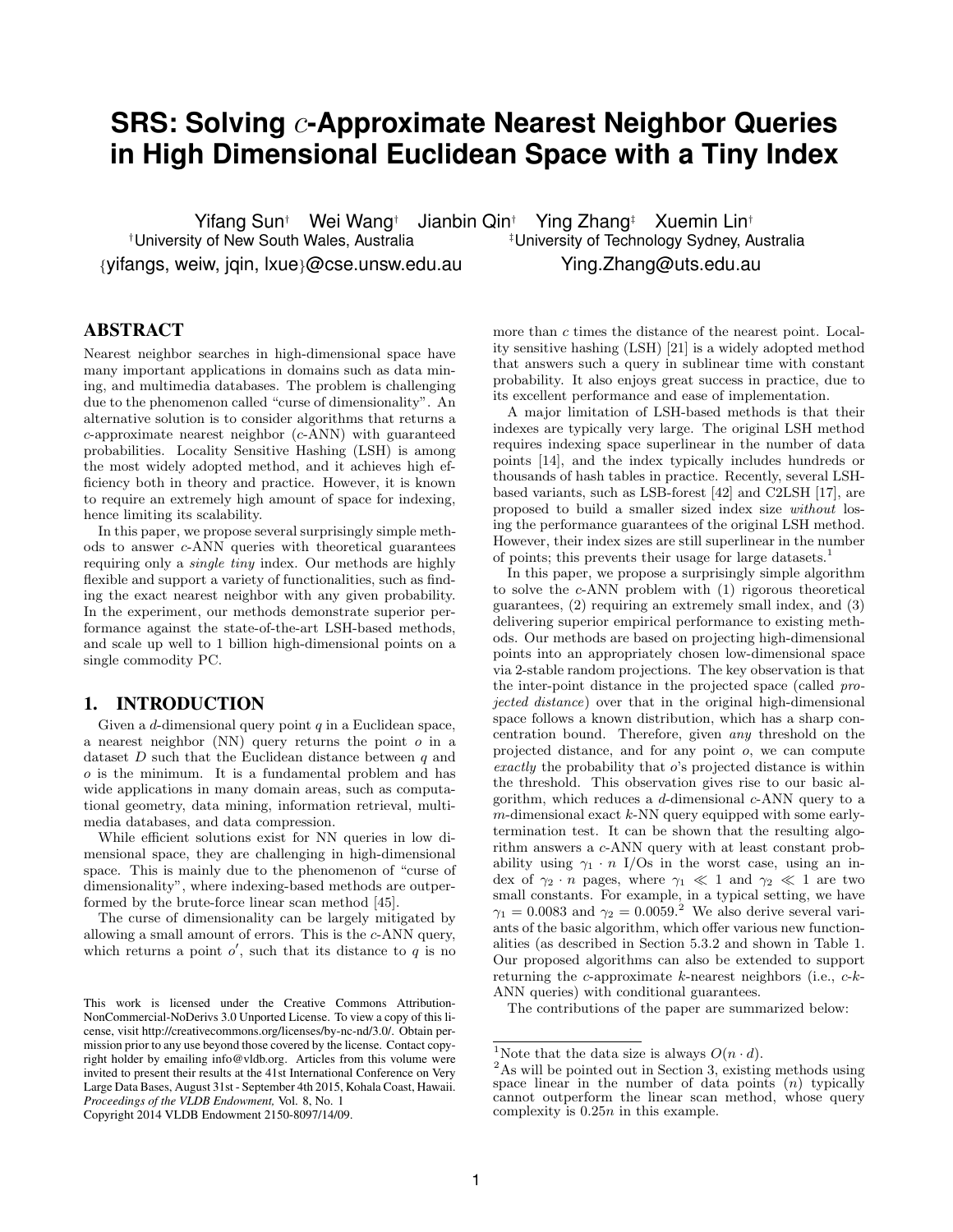| Algorithm                               | <b>Success</b><br>Probability | <b>Index Size</b>                          | Query Cost                                    | <b>Constraint on Approx-</b><br>imation Ratio $c$ | Comment                                         |  |
|-----------------------------------------|-------------------------------|--------------------------------------------|-----------------------------------------------|---------------------------------------------------|-------------------------------------------------|--|
| $LSB$ -forest [42]                      | $1/2 - 1/e$                   | $O((dn/B)^{1.5})$                          | $O((dn/B)^{0.5} \log_B n)$                    | $c > 4$ and must be the<br>square of an integer   | Index size superlin-<br>ear in both $n$ and $d$ |  |
| C2LSH [17]                              | $1/2 - 1/e$                   | $O((n \log n)/B)$<br>$(\text{or } O(n/B))$ | $O((n \log n)/B)$<br>$(\text{or } O(n/B))$    | $c > 4$ and must be the<br>square of an integer   | $\beta = O(1)$<br>(or $\beta = O(1/n)$ )        |  |
| SRS-12 $(T, c, p_{\tau})$               | $1/2 - 1/e$                   |                                            |                                               |                                                   | Fastest                                         |  |
| $SRS-1(T, c)$                           | $1/2 - 1/e$                   | $\gamma_1 n$ (worst case),                 | $\gamma_2 n$ (worst case),<br>$\gamma_2\ll 1$ | c > 1                                             | Better quality                                  |  |
| SRS-12 <sup>+</sup> $(T, c', p_{\tau})$ | $1/2 - 1/e$                   | $\gamma_1 \ll 1$                           |                                               |                                                   | Tunable quality                                 |  |
| SRS-2 $(c, p)$                          | $\boldsymbol{p}$              |                                            | O(n/B)                                        |                                                   | Support finding NN                              |  |

Table 1: Comparison of Algorithms

- We proposed a novel solution to answer c-ANN queries for high-dimensional points. Our methods use a tiny amount of space for the index, and answer the query with bounded I/O costs and guaranteed success probability. They also have excellent empirical performance and allow the user to fine-tune the tradeoff between query time and result quality. We present the technical details in Sections 4 and 5 and theoretical analysis in Section 6.
- We obtained several new results with our proposal: (i) Our SRS-12 algorithm is the first c-ANN query processing algorithm with guarantees, using linear-sized index and working with any approximation ratio. Previous methods use superlinear index size and/or cannot work with non-integer c or  $c < 2$  (See Table 1 for a comparison). (ii) Our SRS-2 algorithm returns exact nearest neighbor with any given probability, which is not possible for LSH-based methods since they require  $c > 1$ . (iii) There is no approximation ratio guarantee for  $c-k$ -ANN query results by existing LSH-based methods for  $k > 1$ , while our SRS-12 provides such a guarantee under certain conditions.
- We performed an extensive performance evaluation against the state-of-the-art LSH-based methods in the external memory setting. In particular, we used datasets with 8 million and 1 billion points, which is much larger than those previous reported. Experiments on these large datasets not only demonstrate the need for linear-sized index, but also debunk the myth that LSH-based method requires too much indexing space and hence cannot scale to large datasets. Sections 8 reports the experiment results and analyses.

Our methods may have several implications in theory and in practice. For one thing, using our methods and under typical settings, high-dimensional c-ANN problems in arbitrarily high dimensional space can be reduced to exact  $k$ -NN queries in a low-dimensional space with no more than 10 dimensions. This may spur interest in researching efficient indexing methods specifically for such a dimensionality-limited space. For another, our methods use standard multidimensional index (such as the  $R$ -tree) for indexing and query processing. Therefore, our methods are easily implemented standalone, or be readily integrated into database systems supporting multidimensional indexes [25].

# 2. PRELIMINARIES

We first give problem definitions, then introduce some statistical distributions, and finally the notations used in the rest of the paper.

# 2.1 Problem Definition

In this paper, we consider a dataset  $D$  which contains n points in a d dimensional Euclidean space  $\mathbb{R}^d$ . We are particularly interested in the high-dimensional case where d is a fairly large number (e.g.,  $d \geq 50$ ). The coordinate value of  $o$  on the *i*-th dimension is denoted as  $o[i]$ . The Euclidean distance between two points,  $dist(o_1, o_2)$ , is defined as  $\sqrt{\sum_{i=1}^d (o_1[i] - o_2[i])^2}$ . Throughout the rest of the paper, we are concerned with a point's distance with respect to a query point  $q$ , so we use the shorthand notation  $dist(o) \coloneqq dist(o, q)$ , and refer to it as *distance of point o*.

For simplicity, we assume there is no draw in terms of distances. This makes the following definitions unique and deterministic. The results in this paper still hold without such assumption by a straight-forward extension.

Given a query point q, the nearest neighbor (NN) of  $q$  (denoted as  $o^*$ ) is the point in D that has the smallest distance. We can generalize the concept to the  $i$ -th nearest neighbor (denoted as  $o_i^*$ ). A k nearest neighbor query, or k-NN query, returns the ordered set of  $\{o_1^*, o_2^*, \ldots, o_k^*\}$ .

Given an approximation ratio  $c > 1$ , a *c*-approximate nearest neighbor query, or c-ANN query, returns a point  $o \in D$ , such that  $dist(o) \leq c \cdot dist(o^*)$ ; such a point o is also called a  $c$ -ANN point.<sup>3</sup> Similarly, a  $c$ -approximate  $k$ nearest neighbor query, or  $c-k$ -ANN query, returns  $k$  points  $o_i \in D$   $(1 \leq i \leq k)$ , such that  $dist(o_i) \leq c \cdot dist(o_i^*)$ .

In this paper, we consider probabilistic algorithms to correctly answer c-ANN and c-k-ANN queries with at least a constant probability, which is called the success probability. Using the standard boosting trick, we can increase the success probability of the algorithm to  $1 - \delta$  by repeating the algorithm  $O(\log \delta)$  times.

We focus on the external memory setting, where both the dataset and index reside on external memory. The page size is  $B$  machine words. We follow the convention that every integer or real number is represented by one machine word.

# 2.2 2-Stable Distribution and  $\chi^2$  Distribution

 $p$ -stable distribution is defined as follows: for any  $n$  real numbers  $v_1, \ldots, v_n$  and independently and identically distributed (i.i.d.) random variables  $X_1, \ldots, X_n$  following the *p*-stable distribution,  $\sum_i v_i X_i$  has the same distribution as  $\left(\sum_{i=1}^n v_i^p\right)^{1/p} \cdot X$ , where X is a random variable with the p-stable distribution [20]. p-stable distribution exists for  $p \in (0, 2]$ , and when  $p = 2$ , it is the normal distribution.

<sup>&</sup>lt;sup>3</sup>We distinguish  $k$ -NN, which refers to the  $k$  nearest points, and c-ANN, which refers to a single point whose approximation ratio is within c.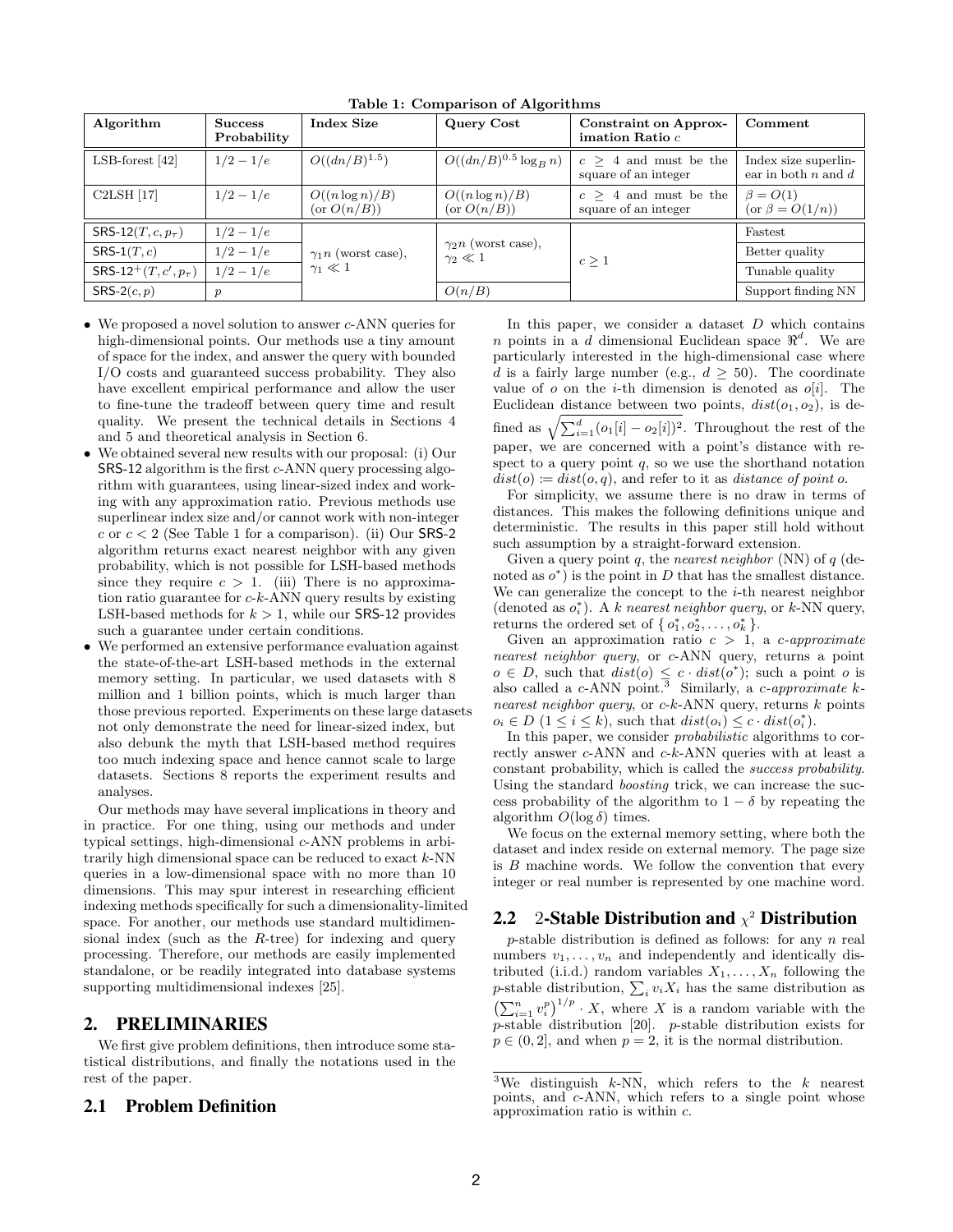Let  $f(o) \coloneqq \vec{v} \cdot \vec{o}$ , where each entry of  $\vec{v}$  is i.i.d. random variable following the standard normal distribution  $\mathcal{N}(0, 1)$ , then we have the following Lemma (stated as Fact 1 in [35]).

LEMMA 1. For any  $o_1, o_2 \in \mathbb{R}^d$ ,  $f(o_1) - f(o_2)$  is distributed according to the normal distribution  $\mathcal{N}(0, dist^2(o_1, o_2))$ .

If  $X_1, \ldots, X_m$  are i.i.d. random variables following  $\mathcal{N}(0, 1)$ , let  $S^2 = \sum_{i=1}^m X_i^2$ , then  $S^2$  follows the  $\chi^2$  distribution with m degrees of freedom by definition, denoted as  $S^2 \sim \chi^2(m)$ .

# 2.3 Notations

We summarize the notations used in the paper in Table 2, and the parameters used in our algorithms in Table 3.

| Symbol           | Explanation                                                                                                                                                                      |
|------------------|----------------------------------------------------------------------------------------------------------------------------------------------------------------------------------|
| $\boldsymbol{n}$ | number of points in $D$                                                                                                                                                          |
| $\boldsymbol{d}$ | dimensionality of each point                                                                                                                                                     |
| q                | the query point                                                                                                                                                                  |
| $o^*, o_i^*$     | the first and <i>i</i> -th nearest point in $D$ to $q$                                                                                                                           |
| $dist(o_i, o_j)$ | the $l_2$ distance between $o_i$ and $o_j$                                                                                                                                       |
| dist(o)          | the $l_2$ distance between $o$ and $q$                                                                                                                                           |
| $\pi_m(o)$       | an <i>m</i> -dimensional signature of $o$ , i.e.,<br>$\pi_m(o) \coloneqq \langle f_1(o), f_2(o), \ldots, f_m(o) \rangle$ , where $f_i(o)$<br>is the <i>i</i> -th projected value |
| $\Delta_m(o)$    | the $l_2$ distance between $o$ and $q$ 's signatures, i.e.,<br>$\Delta_m(o) \coloneqq dist(\pi_m(o), \pi_m(q))$                                                                  |
| $\chi^2(m)$      | $\chi^2$ distribution with m degrees of freedom                                                                                                                                  |
| $\Psi_m(x),$     | cumulative distribution function and its inverse                                                                                                                                 |
| $\Psi_m^{-1}(p)$ | of $\chi^2(m)$ . $\Psi_m^{-1}(\Psi_m(x)) = x$                                                                                                                                    |
| $o_{\min}$       | the point with the minimum distance (among<br>points accessed by Algorithm 1)                                                                                                    |

Table 2: Notations

|  | Table 3: Parameters |
|--|---------------------|
|  |                     |

| Role    | Symbol      | Explanation                                                                      |
|---------|-------------|----------------------------------------------------------------------------------|
| input   | $n_{\cdot}$ | number of data points                                                            |
| input   | T           | maximum number of data points to be<br>accessed                                  |
| input   | $\epsilon$  | approximation ratio                                                              |
| input   | c'          | desirable approximation ratio (optional)                                         |
| derived | m           | the number of 2-stable random projec-<br>tions needed, given $n, T$ and $c$      |
| derived | T'          | $T'$ < T is the maximum number of data<br>points to be accessed by our algorithm |
| derived | $p_{\tau}'$ | threshold of early-termination condition                                         |

# 3. RELATED WORKS

There is a vast amount of related literature given that (approximate) nearest neighbor search is a classic and fundamental problem. We will briefly survey most related areas below. We refer readers to the excellent book [37] for a comprehensive coverage of multidimensional indexes.

# 3.1 Nearest Neighbor Search

The exact nearest neighbor (NN) problem is also known as the post office problem in computational geometry and the distance measure is typically Euclidean distance. Voronoi diagrams gives the optimal solution for  $d = 2$  with  $O(n)$ space and  $O(\log n)$  query time. It remains an open problem to find a solution for  $d = 3$  with linear space and near logarithmic query time. The best result is [32], which gives a

data structure with  $O(d^5 \log n)$  query time using  $O(n^{2d+\delta})$ space. The exact NN problem is conjectured to be hard, though the results on the lower bound complexity are still weak [10, 7]. [36] showed that the average query time with an optimal metric indexing scheme is superpolynomial in dimensionality d.

Given the hardness of solving the exact NN problem, and the fact that approximate NNs are also desirable in many applications, the current focus is on efficient solutions for the  $(1+\epsilon)$ -approximate NN problem. We distinguish two cases. The easy case is when  $\epsilon$  is sufficiently large. [11] gives a randomized algorithm with  $O(d^2n)$  space and  $O(d^2 \log n)$  query time for  $O(d^{3/2})$ -approximate NN. The other case when  $\epsilon$ is small is much harder. Most early works still require either space or query time exponential in  $d$ . E.g., [3] gives a scheme that can tune the trade-off between index space and query time, which results in an algorithm with  $O(\log n +$  $1/\epsilon^{(d-1)/2}$  query time and  $O(n \log(1/\epsilon))$  space, and another with  $O(\log(n/\epsilon))$  query time and  $O(n/\epsilon^{d-1} \log(1/\epsilon))$  space. Later, better results were obtained by using the idea of prob*abilistic test*: Two points with distances r and  $(1 + \epsilon)r$  to a query point have certain probability of having different test results. Random projections were used in [26, 28, 21], and p-stable random projections were used in [14], which results in algorithms whose space and time complexity is only polynomial in d. Recently, fast JL transformation was used to answer the query in  $O(d \log d + \epsilon^{-3} \log^2 n)$  time with  $O(n^{\max(2,\epsilon^{-2})})$  space [1]. Among them, the Locality Sensitive Hashing (LSH) is the most widely used due to its excellent theoretical guarantees (it is the most efficient with sub-quadratic index space [2]) and empirical performance. More discussions appear in the next section.

To scale up to very large datasets, sub-quadratic space complexity is still not acceptable; we have to settle with methods that use space linear in  $n$  and  $d$ . There are only few methods that we are aware of. The brute-force linear scan algorithm has a trivial query time  $O(dn)$ . [47]'s query complexity is  $O(dn^{1-\epsilon_d})$ , but  $\varepsilon_d$  goes to 0 rapidly with d. [4]'s query time is  $O(1/\epsilon^d \log n)$ . Therefore, given n and a sufficiently large d, the brute-force method will practically outperform other methods. In contrast, we will show that the space and time complexities of our methods are both linear in  $n$  (independent of  $d$ ), and the constant factor is very small. Furthermore, we can perform exact NN search probabilistically using a fraction of I/Os required by the linear scan method (Section 8.6).

# 3.2 Locality Sensitive Hashing

The LSH technique is firstly introduced by Indyk and Motwani [21]. It employs locality-sensitive hash functions as the probabilistic test. LSH functions for some commonly used metrics are known, e.g., minhash for Jaccard [8], simhash for arccos [12], and p-stable random projection with quantization for  $l_p$  norms for  $p \in (0, 2]$  [14].

A key theme in theoretical LSH research is to improve the bounds. Let  $c = 1 + \epsilon$ . LSH methods return a c-ANN point in time  $O(dn^{\rho+o(1)})$  with space complexity of  $O(n^{1+\rho+o(1)}+$ nd). The initial scheme [14] has  $\rho = 1/c + o_c(1)$ .[33] gives the optimal lower bounds of  $\rho$  as  $1/c-O_d(1)$ . Most recently, [2] obtains a scheme with  $\rho \le 7/(8c) + O(1/c^{1.5}) + o_c(1)$  by using two-level LSH.

The main drawback of LSH is that it has to build multiple indexes with different distance thresholds, resulting in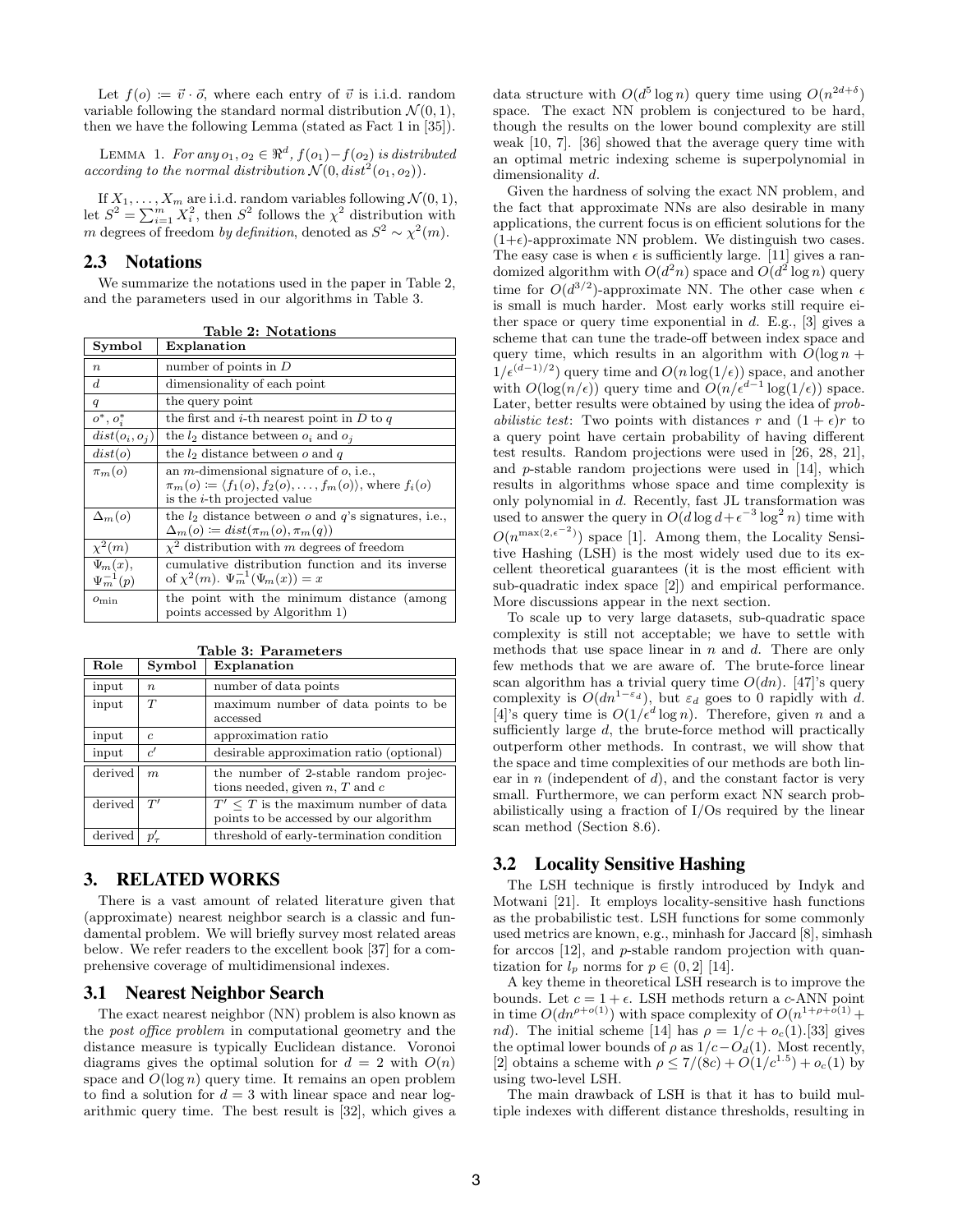indexes of enormous sizes. There are two major directions to address this weakness: one is to adapt LSH to external memory, which will be discussed in the next section, and the other is to trade query time with space by either posing more queries to the index of reduced sizes [35], or accessing more buckets [31].

There are many other works that improve or adapt LSH in various aspects. For example, using a prior [38], using sampled data [15], on distributed computing platforms [5, 41], and taking advantages from specific hardware [39, 34]. Parameter tuning for LSH is important, and this is discussed in detail in [40].

# *3.2.1 LSH for External Memory*

There are a few works focusing on adapting LSH to extern memory. [18] and [48] are two methods based on LSH and multi-probe LSH, respectively, but do not have any theoretical guarantee [42]. We mainly focus on two state-of-the-art methods, LSB-forest [42] and C2LSH [17], which achieve both high quality and efficiency without losing the theoretical guarantee, though with different ideas. LSB-forest adapts to the distance of the nearest point and hence only needs to build one index that works for all NN distances. This can be deemed as generalizing the reduction method in [12] from  $\ell_1$  to  $\ell_2$ . Multiple such indexes (each called an LSB-tree) need to be built to return a c-ANN point with constant probability. C2LSH has the novel idea of not combining signatures from individual hash functions, hence can fully utilize the information in each projection. It performs collision counting with increasing granularities to determine the candidate points.

#### 3.3 Transformation-based Approaches

A closely related area is related to small distortion embedding of Euclidean norm, with the seminal work in [24] known as the Johnson-Lindenstrauss Lemma (JL Lemma). We refer readers to [1] for a recent survey.

While JL transform is data-independent, there also exist other data-dependent embeddings. PCA and compressed sensing assume or exploit certain distributional characteristics of the data. Other approaches, such as Spectral Hashing [46], map points into a Hamming cube which maximally preserves some desirable distances between points.

# 3.4 Other Methods for NN Queries

There are efficient solutions that assume or exploit the low intrinsic dimensionalities of the data to answer (approximate) NN queries. Representative methods include those based on navigating nets [27], cover tree [6], and recently RBC [9]. There are also heuristic methods that strive to answer NN queries approximately with good empirical performance, albeit having no guarantees. Representative methods include Spill Tree [30], SASH [19], and iDistance [22], and product quantization [23].

# 4. OVERVIEW

In this section, we give an informal but intuitive explanation of our method, followed by an overview of our methods.

Our method is based on projecting points from the original  $d$ -dimensional space to a m-dimensional space. We refer to the former as the original space, and the latter as the projected space. In both spaces, we are concerned with Euclidean distances, indicated by different notations  $(dist(o))$  in the original space called simply as *distance*, and  $\Delta_m(o)$  in the projected space called *projected distance*). See Figure 1 for an illustration.



follows the  $\chi^2(m)$  distance whose mean is m. Based on the property of 2-stable random projections, our

key observation is that for any point  $o$ ,  $\frac{\Delta_m^2(o)}{dist^2(o)}$  (which can be intuitively interpreted as distance distortions due to the projection) follows the standard  $\chi^2(m)$  distribution (Lemma 2), which has sharp concentration bounds around the mean (which is  $m$ ).

This observation is exploited in two very different ways in our methods. (i) Firstly, given two points  $o_1$  and  $o_2$  whose distances to the query are r and  $c \cdot r$ , respectively, it is less likely that the projected distance of  $o_2$  is smaller than  $o_1$ . We can compute the above probability exactly and then upper bound the total number of such "erroneous" points in the projected space probabilistically. Therefore, a k-NN search on the projected space with a carefully chosen  $k$  will guarantee us a c-ANN point with the desired probability. (ii) Secondly, given a point  $o_{\min}$  that has the minimum distance to the query among the first i points according to the projected distance, we want to determine whether it is a c-ANN point. This is related to the probability that there exists a point that is c times closer to the query than  $o_{\min}$ , yet its projected distance is larger than any of the i points accessed. This leads to a novel and effective early-termination condition.

The above ideas lead to our basic method to answer a c-ANN query, which conceptually consists of two steps:

- Obtain an ordered set of candidates by issuing a k-NN query with  $k = T'$  (also called a T'-NN query in the following) on the m-dimensional projections of data points;
- Examine the distance of these candidate points in order and return the point with the smallest distance so far if it satisfies the early-termination test or the algorithm has exhausted the  $T'$  points.

With carefully chosen parameters  $(m \text{ and } T')$ , we can show that the returned point is a c-ANN point with a constant probability. There are several variants of the basic algorithm that have distinct features; for example, it can be tuned to return exact NN with constant probabilities, as well as obtaining a different trade-off between I/O cost and approximation ratio. Finally, the algorithm can easily be extended to support  $c-k$ -ANN queries with a novel conditional quality guarantee.

# 5. OUR METHODS

We describe our query processing methods in this section. We leave the detailed proof and analyses to Section 6.

#### 5.1 Computing Internal Parameters

Our method is designed to use a tiny amount of space to index high-dimensional data. To this end, it first needs to compute the best internal parameter setting that achieves the goal specified by the user, before the indexing and query processing can be performed. Our methods has a default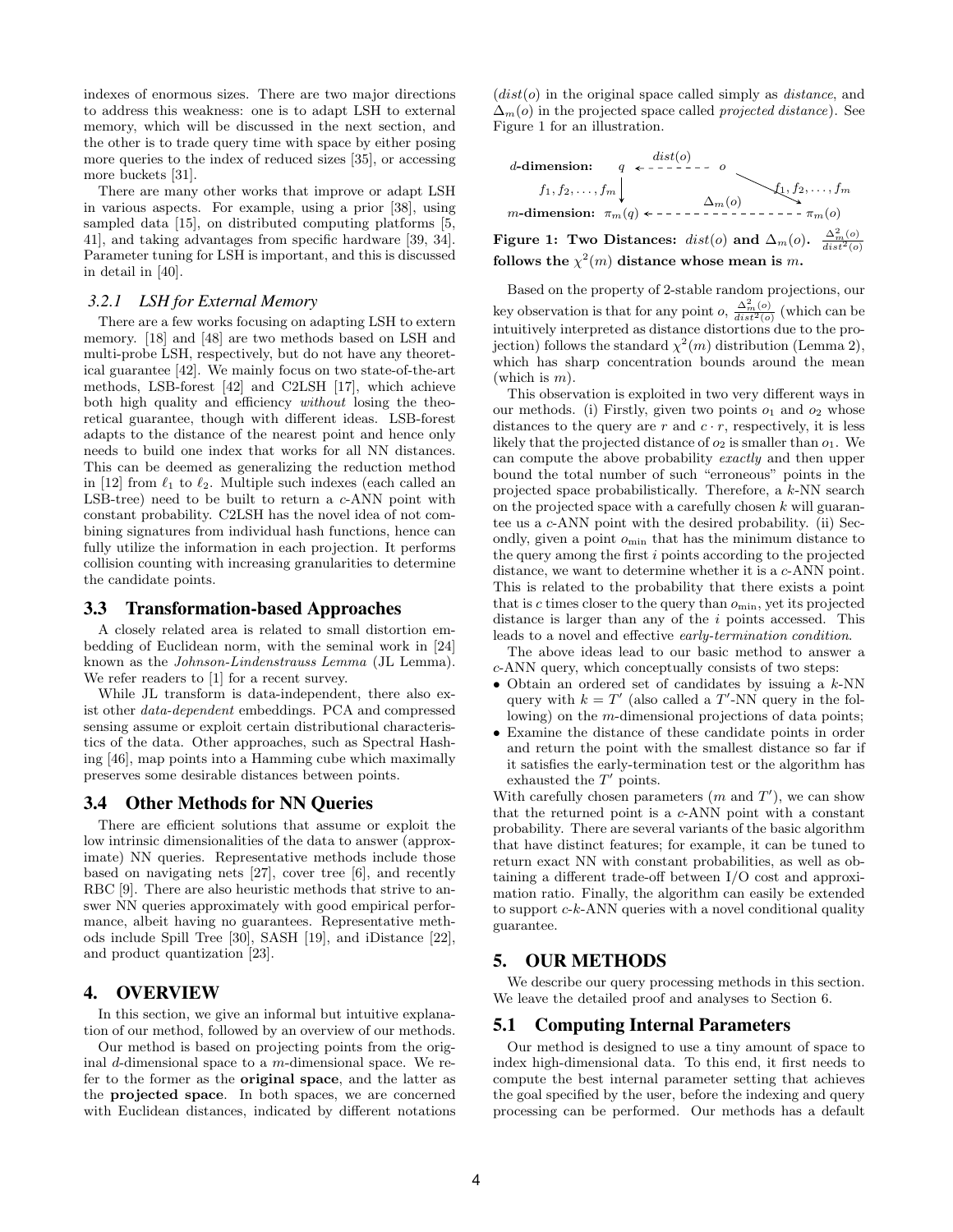success probability guarantee of  $p_\tau := 1/2 - 1/e \approx 0.1321$ . Although it can be changed (hence it appears as a parameter of our algorithms), we shall treat it as a constant to simplify the presentation.

There are *three* input parameters, (a)  $n$  is the number of points of the data points, (b)  $c$  is the approximation ratio for (future) queries, and (c)  $T$  is the maximum number of data points the query processing algorithm can access in the worst case. The worst case I/O cost is also bounded by a linear function of  $T$  (See Section 5.3.1.1). The default value we used in our experimental evaluation is  $T = 0.005 \cdot n$ , which will result in an index whose size is linear in  $n$ .

Given the input parameters  $n, c$ , and  $T$ , we compute our internal parameters: (a)  $m$  is the number of 2-stable random projections we use, and this is also the dimensionality of the projected space. (b)  $T' \leq T$  is an improved worst case guarantee of the number of points accessed by our algorithms, resulting from our automatic parameter optimization procedure. (c)  $p'_\tau > p_\tau$  is the threshold used in the earlytermination test. The detailed introduction to the computation of m, T' and  $p'_\tau$  values is deferred to Section 6.2, yet no prior knowledge is needed to implement it following the pseudo-code given in Algorithm 6. For example, with  $T = 0.005 \cdot n$  and  $c = 4$ , we compute  $m = 6, T' = 0.00242 \cdot n$ and  $p'_{\tau} = 0.1809$ .

# 5.2 Indexing

The indexing process essentially projects each point from d-dimensional space into an  $m$ -dimensional space (with  $m$ computed from the previous section), and indexes the  $n$  mdimensional points in a multi-dimensional index that supports incremental k-NN search.

To perform the projection, we first generate  $m$  2-stable random projection vector  $v_i$ , where each of their entries are randomly and independently sampled from  $\mathcal{N}(0, 1)$ . Given a point o, we compute its projection  $\pi_m(o)$  as  $\pi_m(o)$  =  $\langle f_1(o), f_2(o), \ldots, f_m(o) \rangle$ , where  $f_i(o) = \vec{v_i} \cdot \vec{o}$ .

We then use a multi-dimensional index to map the  $m$ dimensional projections to their corresponding point IDs. The only requirement we need is that the index supports incremental k-NN search, i.e., the  $(k+1)$ -th nearest data point with respect to a query point can be computed efficiently after it returns the k-th nearest data point. In this paper, we simply choose  $R$ -tree as the index. In the following, we refer to such an index indexing  $n$  m-dimensional projections as an SRS-tree.

### 5.3 Algorithms for c-ANN Queries

We first introduce the basic algorithm, named SRS-12, for answering c-ANN queries, followed by its variants.<sup>4</sup>

#### *5.3.1 The Basic Algorithm*

We give the pseudo-code of SRS-12 in Algorithm 1, which guarantees to return a c-ANN point with constant probability of  $p_{\tau}$ . The algorithm takes as the T' and  $p'_{\tau}$  precomputed from input parameters as discussed in Section 5.1. It then calls the interal function incSearch. Shortly we will see other variants of the algorithm by passing different parameter values to incSearch.

Now consider the incSearch function in Algorithm 2. Given the query  $q$ , we firstly project  $q$  to the m-dimensional space

#### Algorithm 1: SRS-12 $(T, c, p_{\tau})$

1  $(T', p'_\tau) \leftarrow$  the values precomputed from  $(n, c, T)$ ;

2 return incSearch $(T', c, p'_\tau);$ 

| Algorithm 2: $incSearch(maxPts, c, threshold)$                                                    |  |
|---------------------------------------------------------------------------------------------------|--|
| <b>Input</b> : $maxPts$ is the maximum number of nearest points                                   |  |
| to access in the projected space, $c$ is the (desired)                                            |  |
| approximation ratio, and <i>threshold</i> is the threshold of                                     |  |
| early-termination condition.                                                                      |  |
| <b>Output</b> : Returns a c-ANN point with probability at least $p_{\tau}$ .                      |  |
| 1 Compute $\pi_m(q)$ using the same m 2-stable random projection                                  |  |
| vectors as those used in indexing;                                                                |  |
| $2 \, i \leftarrow 1$ ;                                                                           |  |
| /* assume $dist(nil) = \infty$ */;<br>3 $o_{\min} \leftarrow \textbf{nil};$                       |  |
| 4 while $i \leq maxPtrs$ do                                                                       |  |
| /* get the $i$ -NN point in $m$ -dimensional space                                                |  |
| cand $\leftarrow$ ID of the <i>i</i> -th nearest neighbor of $\pi_m(q)$ ;<br>5                    |  |
| $/*$ early-termination test<br>$\ast/$                                                            |  |
|                                                                                                   |  |
| if $\Psi_m\left(\frac{c^2 \cdot \Delta_m^2(cand)}{dist^2(c_{\min})}\right) > threshold$ then<br>6 |  |
| 7<br>return $o_{\min}$ ;                                                                          |  |
|                                                                                                   |  |
| /* Update $o_{\min}$ and i<br>$\ast/$                                                             |  |
| if $dist(cand) \leq dist(o_{\min})$ then<br>8                                                     |  |
| $o_{\min} \leftarrow cand;$<br>9                                                                  |  |
| /* redo the test since $o_{\min}$ has changed<br>*/                                               |  |
| if $\Psi_m\left(\frac{c^2\cdot\Delta_m^2(cand)}{dist^2(o_{\min})}\right) > threshold$ then        |  |
| 10                                                                                                |  |
| return $o_{\min}$ ;<br>11                                                                         |  |
| $i \leftarrow i + 1;$<br>12                                                                       |  |
|                                                                                                   |  |
| 13 return $o_{\min}$ ;                                                                            |  |
|                                                                                                   |  |

using the same  $m$  2-stable random projection vectors  $v_i$ , and calculate its projection  $\pi_m(q)$ . Then we perform an exact k-NN query centered at  $\pi_m(q)$  incrementally until we've accessed maxPts points. In each iteration, we obtain the  $i$ -th nearest projections into the variable cand (Line 5). We compute the distance of cand by fetching its coordinates from the data file. We also maintain the data point,  $o_{\min}$ , that has the smallest distance (in the d-dimensional space) to the query so far. For each newly found cand point, we first check if early-termination condition for the current  $o_{\min}$  point is satisfied (Line 6). If the condition is satisfied, we simply return  $o_{\min}$  as the answer. Otherwise, we compute the distance of *cand* to the query (in the d dimensional space), and update  $o_{\min}$  accordingly (Lines 8–9). If  $o_{\min}$  has changed, we perform the early-termination test again. By potentially performing the same test twice inside a loop makes sure that we do not waste additional I/Os and stop as early as possible.

We note that the algorithm has two stopping conditions: (1) the normal termination condition where it has accessed maxPts data points, and (2) the early-termination condition on Lines 6 and 10. We will show that the algorithm stops due to either stopping condition will return a c-ANN point with probability at least  $p_{\tau}$  in Sections 6.1 and 6.3, respectively. These lead to the main theorem about the SRS-12 algorithm (Theorem 1). The proof of success probability is given in Section 6.4, and the cost part is given in Section 5.3.1.1.

THEOREM 1. Algorithm 1 returns a c-ANN point with probability at least  $p_{\tau} = 1/2 - 1/e$ . More specifically, if the algorithm stops due to the early-termination condition, it returns  $a c-ANN$  point with probability at least  $p'_\tau$ . It processes a query

<sup>4</sup>The digital suffix of the algorithm names indicates if the corresponding stopping conditions are used. Therefore, SRS-12 means both conditions are used.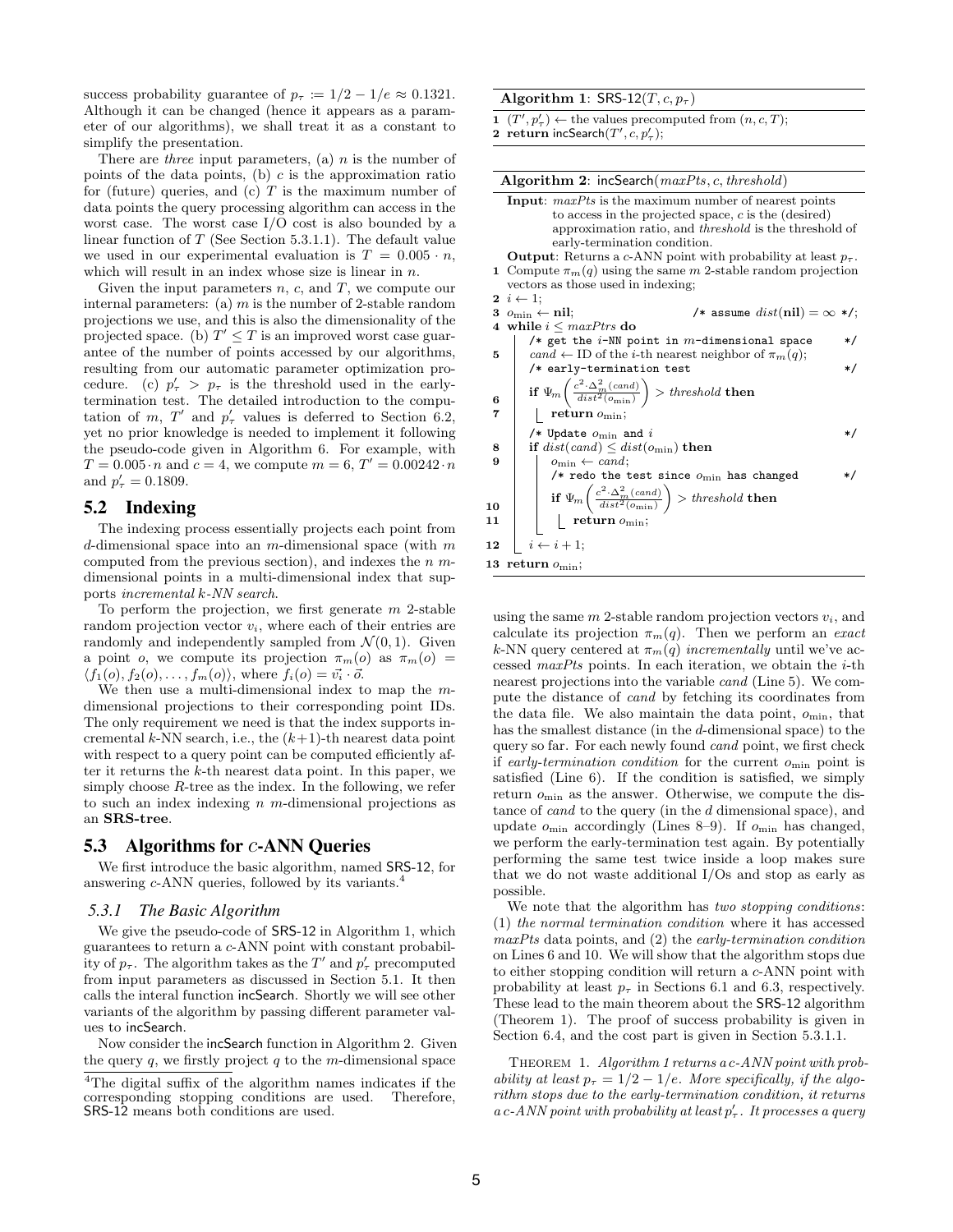using  $\gamma_1 \cdot n$  I/Os in the worst case, with an index of size  $\gamma_2 \cdot n$ pages, where  $\gamma_1 \ll 1$  and  $\gamma_2 \ll 1$  are two constants.

#### *5.3.1.1 Index Space and Query Cost Analyses.*

First, we analyze the space cost. In our SRS-tree, we index the  $m$  projections of  $n$  data points. The fan-out of the *R*-tree internal nodes is  $f = \frac{B}{2m+1}$ . Hence the total size of the *R*-tree is  $\frac{nm}{B-2m-1}$  pages. As will be shown in Corollary 3, by choosing  $T = O(n)$ , we have  $m = O(1)$ . Therefore, the space complexity of our index is  $O(n)$  disk pages, and the constant hidden is a small value.

Next, we analyze the I/O cost for the query. In the worst case, the algorithm stops by the normal termination condition. Given that  $maxPts \leq T$ , the cost is upper bounded by the sum of (1) executing a T-NN query on the SRS-tree, and  $(2)$  the cost of fetching T points for distance computation. The cost of latter is at most T (assuming  $d \leq B$ ). For the former cost, while there are cost models to predict the T-NN search cost [43], we opt to use a crude worst-case estimate here: we assume all the R-tree nodes are accessed. Therefore, the total I/O costs is at most  $T + \frac{nm}{B-2m-1}$ . With  $T = O(n)$  and  $m = O(1)$ , the worst case I/O cost is  $O(n)$ , and the constant hidden is a small value.

We also note that the above is the worst-case analysis. In addition, the early-termination condition, if used, can be shown to be both theoretically and empirically effective in stopping the execution well before T points are examined.

For example, consider the typical setting where  $B = 1024$ ,  $d = 256, c = 4, m = 6, T = 0.00242 \cdot n$ , our index is  $0.0059n$ pages, and the query cost is at most 0.0084n.

### *5.3.2 Three Variants of* SRS-12

The SRS-12 has several interesting variants that have different features or address different but related problems.

In the **first variant**, called **SRS-1**, we do not use the early-termination tests in Lines 6–7 and Lines 10–11 of Algorithm 2. For presentation simplicity, we achieve this by passing a value greater than 1 to the threshold parameter (see pseudo-code in Algorithm 3). Obviously, the algorithm has the same success probability guarantee as Algorithm 1 due to Theorem 1. The average I/O cost will be higher (but still bounded by Theorem 1), but the approximation ratio will be better, as it accesses more points.

| Algorithm 3: $SRS-1(T, c)$                                                          |                                 |  |  |
|-------------------------------------------------------------------------------------|---------------------------------|--|--|
| 1 threshold $\leftarrow$ 1.6180;<br><b>2</b> return incSearch $(T', c, threshold);$ | /* any number $> 1$ will do */: |  |  |

In the **second variant**, called **SRS-2**, we allow the algorithm to potentially examine all the points. This can be implemented as passing the  $n$  as the maxPts parameter into the incSearch function. The algorithm can also take any success probability  $p$ , and just pass it on to the *threshold* parameter (see Algorithm 4). Theorem 2 shows that it returns a c-ANN with probability at least p.

This algorithm is flexible in its parameter settings in that it works with any  $p \in [0, 1)$  and  $c > 1$ . Hence, a perhaps surprising by-product is that we can find the nearest neighbor point (NN) with constant probability by setting  $c = 1$ , albeit the expected I/O cost is  $\Psi_m(\Psi_m^{-1}(p)/c^2) \cdot n + \frac{nm}{B-2m-1}$ in the worst case. The actual number according to our experimental evaluation is much lower. For example, it uses

about 15% of the I/Os used by the linear scan method to find the NN with about 71% probability in Section 8.6. Note that LSH-based methods *cannot* handle the case of  $c = 1$ .

| Algorithm 4: $SRS-2(c, p)$              |  |
|-----------------------------------------|--|
| <b>1</b> return incSearch $(n, c, p)$ ; |  |
|                                         |  |

THEOREM 2. Algorithm 4 called with any  $c \geq 1$  and  $p \in$  $[0, 1)$  returns a c-ANN point with probability at least p.

The **third variant** is to pass a value  $c' \in [1, c)$  as the c parameter when invoking the incSearch function. This instructs the algorithm to look for "better" quality approximate nearest neighbors. If the incSearch function stops due to the early-termination test with  $c'$ , then we can assert the returned point is a  $c'$ -ANN with probability at least  $p'_\tau$ ; otherwise, we can only guarantee the approximation ratio to be no more than c with probability  $p_{\tau}$ . This variant allows the user to have fine-granularity control over the result quality by paying additional query processing costs (i.e., I/Os). It has a similar spirit as any-time algorithms [44], and may be desirable in applications such as interactive sessions or query processing with a hard time or I/O limit.

| Algorithm 5: $SRS-12^+(T, c', p_{\tau})$                                                                            |  |  |  |
|---------------------------------------------------------------------------------------------------------------------|--|--|--|
| 1 $(T', p'_\tau) \leftarrow$ the values precomputed from $(n, c, T)$ ;<br>2 return incSearch $(T', c', p'_{\tau});$ |  |  |  |

# 5.4 An Example

Consider the four points in 3-dimensional space in Table 4. Let the query point be  $(0, 0, 0)$ .

Table 4: Example (Data Points Ordered Based on  $\Delta_m^2(o_i), \pi_m(q) = (0,0)$ 

|                   | 02            | 03         | 01         | 04         |
|-------------------|---------------|------------|------------|------------|
| $O_i$             |               | (4, 2, 3)  | 1, 0, 1    | (9, 2, 3)  |
| $\pi_m(o_i)$      | $(0.1, -0.2)$ | (0.4, 0.5) | (0.5, 0.5) | (2.5, 2.5) |
| $\Delta_m^2(o_i)$ | 0.05          | 0.41       | 0.50       | 12.50      |
| $dist^2(o_i)$     | 3             | 29         |            | 94         |

User A specifies  $c = 2$  and  $T = 3$ . Assume that our parameter computation gives  $m = 2$ ,  $T' = T$  and  $p'_\tau = 0.1809$ , and we build the index with two 2-stable random projection vectors  $(0.3, -0.4, 0.2)$  and  $(0.4, -0.7, 0.1)$ . As we compute  $\pi_m(q) = (0, 0)$ , the 3-NN points to  $\pi_m(q)$  are  $[o_2, o_3, o_1]$ .

Algorithm 1 will check them in order, and check the earlytermination condition.

- In the first iteration,  $o_{\min}$  is **nil**, we initialize it to  $o_2$  with the  $dist^2(o_2) = 3$ , and perform the early-termination test of it. Since  $\Psi_m(2^2 \cdot 0.05/3) = 0.0328$ , which is smaller than  $p'_\tau$ . So the algorithm continues.
- In the second iteration, we use the current projection distance to test  $o_{\text{min}}$ . Since  $\Psi_m(2^2 \cdot 0.41/3) = 0.2392$ , which is larger than  $p'_\tau$ . So the algorithm stops and returns the current  $o_{\min}$ , i.e.,  $o_2$ , as the answer. In this case, it is indeed a 2-ANN.

# 5.5 Answering  $c$ -k-ANN Queries with Partial Guarantees

Our method can also be easily extended to support  $c$ -k-ANN queries. The major changes to Algorithm 1 are: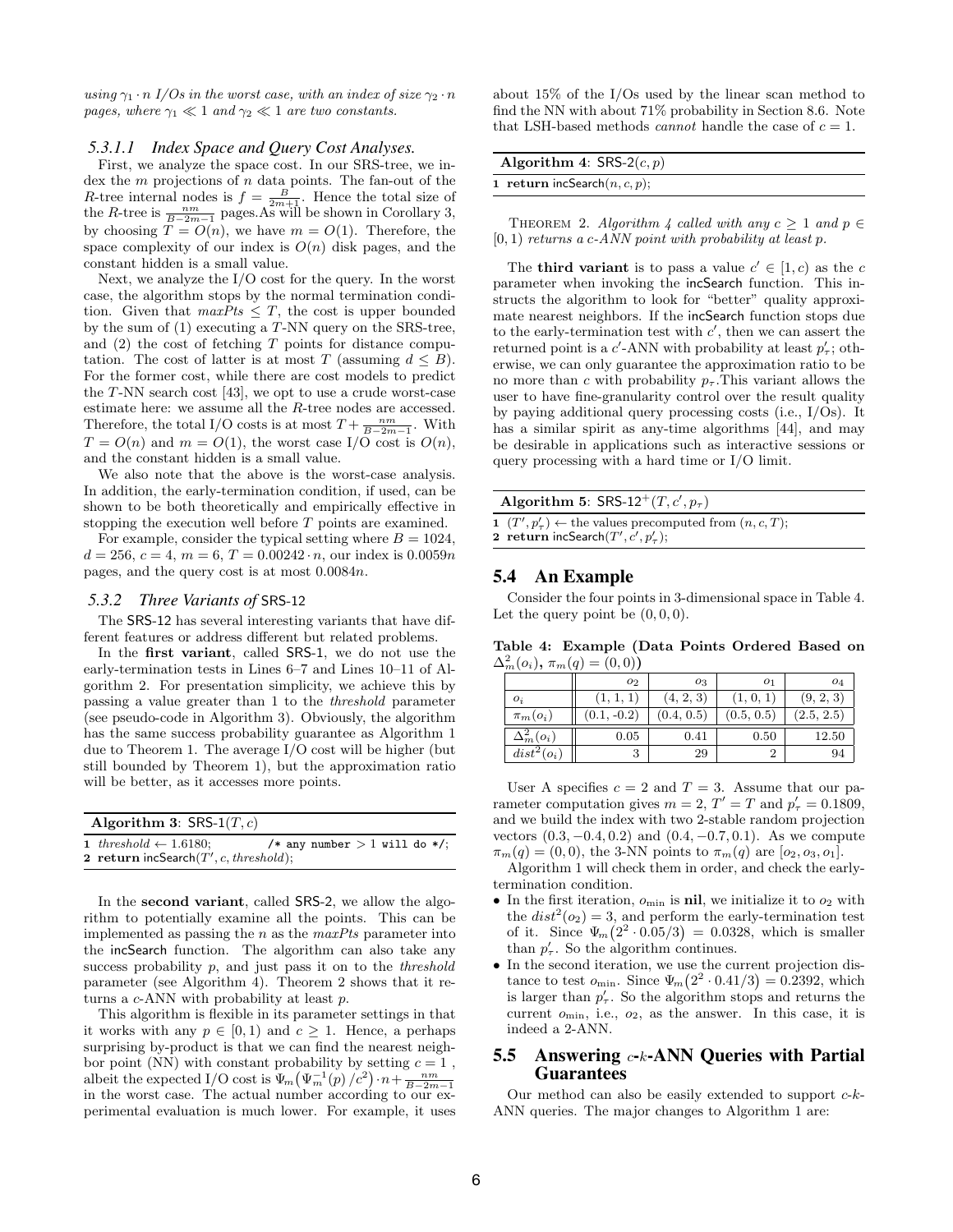- The maxPts parameter passed in to the incSearch function needs to be modified to  $maxPts + k - 1$ .
- In each iteration of the incSearch function (Algorithm 2), we need to maintain the  $k$  points with the minimum distances to the query so far. Let the k-th such point be  $o_{\min}^{(k)}$ , then we use  $o_{\min}^{(k)}$ , instead of  $o_{\min}$ , in the early-termination tests.

Unlike existing algorithms that have no guarantee on the result quality, we can guarantee that we return  $c-k-ANN$ points under the condition specified in Theorem 3.

THEOREM 3. If the modified version of Algorithm 1 ( $ac$ cording to the above description) stops due to the early-termination condition, the returned k results are the c-k-ANN points with probability at least  $p_{\tau}$ .

# 6. THEORETICAL ANALYSIS

In this section, we illustrate the underlying reasons that our proposed algorithms can achieve constant success probabilities, and how internal parameters are computed. Note that all the probabilities are with respect to the random choices of projections.

### 6.1 Normal Stopping Condition of Algorithm 1

### *6.1.1 Probability Distribution Function of Projected Distances*

LEMMA 2.  $\frac{\Delta_m^2(o)}{dist^2(o)}$  follows the  $\chi^2(m)$  distribution.

PROOF. By definition,  $\Delta_m^2(o) = \sum_{i=1}^m (f_i(o) - f_i(q))^2$ . The lemma follows by a simple derivation based on Lemma 1.

COROLLARY 1. For any  $x \geq 0$  and o, we have  $\mathbf{Pr}\left[\Delta_m(o) \leq x\right] = \Psi_m\left(\frac{x^2}{dist^2(o)}\right).$ 

Corollary 2 is the key to our methods. For any  $r > 0, c > 0$ 1, we call data points within distance  $r$  from  $q$  "near points", and those beyond distance  $c \cdot r$  "far points". Then for any  $\kappa > 0$ , the corollary bounds the probability of near and far points whose projected distances to the query are within  $\kappa \cdot r$ .

COROLLARY 2. Given approximation ratio  $c > 1$  and distance threshold r (in d-dimensional space), for any  $\kappa > 0$ , we define the following two events for any  $o \in D$ :

• E1:  $\Delta_m(o) \leq \kappa \cdot r$ , given dist $(o) \leq r$ . • E2:  $\Delta_m(o) \leq \kappa \cdot r$ , given  $dist(o) > c \cdot r$ . Then we have

$$
\mathbf{Pr}\left[\mathbf{E1}\right] \geq \Psi_m(\kappa^2) \qquad and \quad \mathbf{Pr}\left[\mathbf{E2}\right] < \Psi_m(\kappa^2/c^2)
$$

Figure 2 gives an example. We show the probabilistic distribution function (pdf) of the projected distance of any near point (e.g.,  $a$ ), as well as that of any far point (e.g., b). With a carefully chosen  $\kappa$ , we make a cut at  $\kappa \cdot r$ , and the areas under the pdf of the two curves to the left of the cut-off line are the total probability mess, which are at least  $\Psi_m(\kappa^2)$  and at most  $\Psi_m(\kappa^2/c^2)$  according to Corollary 2.

#### *6.1.2 Proof of the Normal Stopping Condition*

THEOREM 4. Assume Algorithm 1 with  $c > 1$  stops due to the normal condition, i.e., returns omin whose distance is among the nearest  $T$  point projections. With carefully chosen  $m$ ,  $o_{\min}$  is a c-ANN of q with probability probability at least  $1/2 - 1/e$ .



Figure 2: Illustration of Corollary 2 (Best viewed in color)

PROOF. Recall that  $o^*$  refers to the nearest point. Let  $r^* = dist(o^*)$ . We choose a constant  $\kappa$  whose value is to be specified at the end of this proof. According to Corollary 2, we have

$$
\mathbf{Pr}\left[\mathbf{E1}\right] \geq \Psi_m(\kappa^2) \qquad \text{and} \quad \mathbf{Pr}\left[\mathbf{E2}\right] < \Psi_m(\kappa^2/c^2)
$$

We define the additional event E2a as follows: • E2a:  $|\{\Delta_m(o) \le \kappa \cdot r^* \mid dist(o) > c \cdot r^* \}| < T$ Since there are at most  $n$  points whose distances are outside  $c \cdot r^*$ , using Markov's inequality, we have  $Pr [E2a] >$ 

$$
1-\frac{\Psi_m(\kappa^2/c^2)\cdot n}{T}.
$$

 $\Box$ 

In the following, we only consider the case when both Events E1 and E2a are true. This occurs with probability at least  $p := \Pr [E1] + \Pr [E2a] - 1$ . We will show at the end of the proof that, with appropriate choices of m and  $\kappa$ ,  $p > 1/2 - 1/e$ .

Let Algorithm 1 access the first  $T$  points with respect to their projection distance to  $\pi_m(q)$ . Denote these points as  $o_1, \ldots, o_T$ . There are only two possible cases regarding the relationship between  $\Delta_m(\sigma_T)$  and  $\kappa \cdot r^*$ :

- Case A:  $\Delta_m(\mathfrak{o}_T) > \kappa \cdot r^*$ . Since E1 is true, and given  $dist(o^*) = r^*$ , we know  $\Delta_m(o^*) \leq \kappa \cdot r^*$ . Based on the two inequalities above, we have  $\Delta_m(o^*) < \Delta_m(o_T)$ . This means Algorithm 1 must have accessed  $o^*$ , and hence  $o_{\min} = o^*$  and the algorithm returns the NN of the query.
- Case B:  $\Delta_m(\sigma) \leq \kappa \cdot r^*$ . Since E2a is true, and given above, we know that

$$
|\{\Delta_m(o) \le \Delta_m(o_T) \mid dist(o) > c \cdot r^* \}| < T
$$

Since the algorithm has accessed exactly T points  $o_i$  (1  $\leq$  $i \leq T$ ) with  $\Delta_m(o_i) \leq \Delta_m(o_T)$ , they must include at least one point  $o_j$  which is from the region where  $dist(o_j) \leq c \cdot r$ . Hence  $dist(o_{\min}) \leq dist(o_j) \leq c \cdot r$ , and the algorithm returns a c-ANN point.

Therefore, in both cases,  $o_{\min}$  is a  $c\text{-ANN}$  of  $q.$ 

Finally, we only need to show that for any  $c > 1$  and  $1 \leq T \leq n$ , we can guarantee  $\Pr[\text{E1}] + \Pr[\text{E2a}] - 1 >$  $1/2 - 1/e$ . Let X be a random variable following the  $\chi^2(m)$ distribution, we have the following tail inequalities [29]

$$
\mathbf{Pr}\left[X - m \ge 2\sqrt{t \cdot m} + 2t\right] \le \exp(-t)
$$

$$
\mathbf{Pr}\left[m - X \ge 2\sqrt{t \cdot m}\right] \le \exp(-t).
$$

Hence, for any T, let  $\epsilon := \min(\frac{T}{2n}, 1/e)$ ,  $t = \ln(1/e)$ ,  $y_1 =$ mence, for any 1, let  $\epsilon$  :—  $\min(\frac{1}{2n}, 1/\epsilon)$ ,  $\epsilon$  —  $\ln(1/\epsilon)$ ,  $y_1$  —<br>  $m + 2\sqrt{t \cdot m} + 2t$ , and  $y_2 = m - 2\sqrt{t \cdot m}$ .  $\Psi_m(y_1) \ge 1 - \epsilon$  $1 - 1/e$  and  $\Psi_m(y_2) \leq \epsilon$ . Now we only need to select a m, such that  $\frac{y_1}{y_2} \leq c^2$ . By solving the inequality, we can show that there is always a positive  $m_0 = O(\log(n/T))$  such that the above inequality holds for any integer  $m \geq m_0$ , provided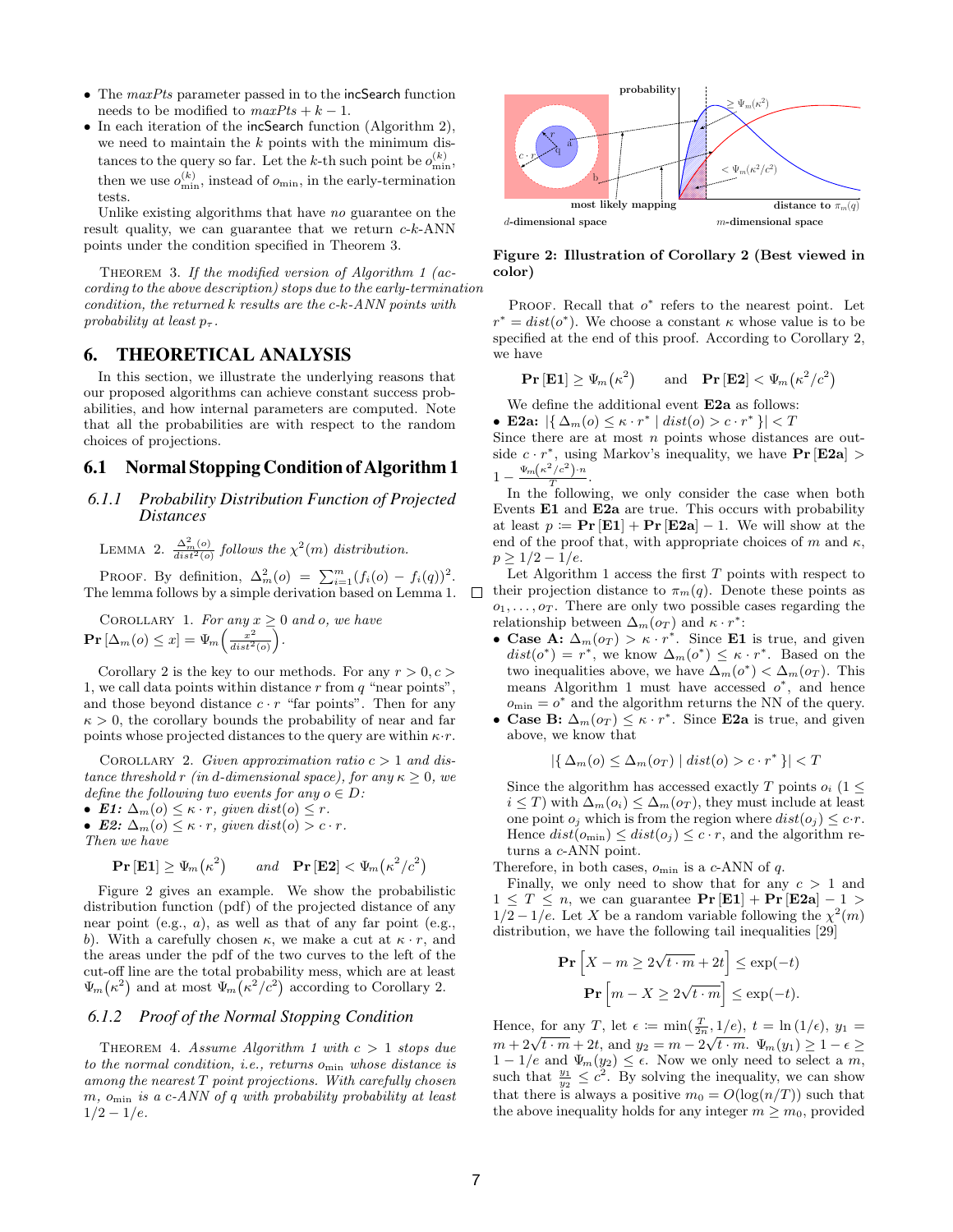that  $c > 1$ . Hence, by choosing  $m = \lceil m_o \rceil$  and  $\kappa = \sqrt{y_2} \cdot c$ , we have  $\Pr [\mathbf{E1}] + \Pr [\mathbf{E2a}] - 1 > 1/2 - 1/e. \quad \Box$ 

COROLLARY 3.  $m = \Theta(\log(n/T))$ . Specifically, when  $T =$  $O(n), m = O(1).$ 

### 6.2 Computing Parameter Values

In order to find a set of feasible parameters for our method, the first step is to find the smallest  $m$  value that satisfies the two constraints (so that both events E1 and E2a defined in the proof in Section 6.1 are true). It can be shown that  $m$  is

$$
\min\{i\in\mathbb{Z}^+\mid \exists\kappa,\Psi_i(\kappa^2)\geq 1-1/e\wedge \Psi_i(\kappa^2/c^2)\leq T/(2n)\}.
$$

We give the pseudo-code in Algorithm 6. We perform the search from  $m = 1$  going upwards. For each m value considered, we use the second constraint to find the  $\kappa$  value and then test whether the first constraint is satisfied. We stop at the first m value where both constraints are satisfied.

Consider the m value chosen above, and it corresponds to a  $\kappa$  value. It is likely that the first probability (i.e.,  $\Psi_m(\kappa^2)$ ) is more than  $1 - 1/e$ . A further optimization (Lines 6–9) is is to set  $\kappa$  to  $\Psi_m^{-1}(1-1/e)$ , and this gives us a smaller value for T, and this is the  $T'$  value we return and the value to be fed into Algorithm 1.

Finally we also need to compute  $p'_\tau$  value, which can be shown to be

$$
\min\{p \in [0,1] \mid p - \Psi_m(\Psi_m^{-1}(p)/c^2) \cdot n/T \ge 1/2 - 1/e\}.
$$

The above optimization problem can be solved numerically (we use MATLAB), and is referred to as calcThreshold in Algorithm 6.

|                         | <b>Algorithm 6:</b> Calc-m $(T, c)$                  |
|-------------------------|------------------------------------------------------|
|                         | $1 \, m \leftarrow 1, T' \leftarrow T;$              |
| $\mathbf{2}$            | while true do                                        |
| 3                       | $\kappa^2 \leftarrow \Psi_m^{-1}(T/(2n)) \cdot c^2;$ |
| $\overline{\mathbf{4}}$ | $p_1 \leftarrow \Psi_m^{-1}(\kappa^2);$              |
| 5                       | if $p_1 = 1 - 1/e$ then break;                       |
| 6                       | else if $p_1 > 1 - 1/e$ then                         |
| 7                       | $\kappa^2 \leftarrow \Psi_m^{-1}(1-1/e);$            |
| 8                       | $T' \leftarrow n \cdot \Psi_m(\kappa^2/c^2)/2;$      |
| 9                       | break;                                               |
| 10                      | $m \leftarrow m + 1;$                                |
|                         | 11 $p'_\tau \leftarrow$ calc Threshold $(p_\tau);$   |
|                         | 12 return $(m, T', p'_{\tau});$                      |

# 6.3 Early-Termination Condition

We will consider the success probability when Algorithm 1 exits because of the early-termination condition is true.

THEOREM 5. If Algorithm 1 stops due to the early-termination condition, it returns a c-ANN with probability at least  $p'_\tau$ .

PROOF. Let the early-termination condition becomes true at the  $i$ -th iteration, and  $o_{\min}$  is the point with the minimum distance among all the points examined so far by the algorithm. We consider the relationship between  $\Delta_m(o^*)$  and  $\Delta_m(o_i)$ :

- 1. If  $\Delta_m(o^*) \leq \Delta_m(o_i)$ , then  $o^*$  has been accessed, thus the termination condition is always correct.
- 2. If  $\Delta_m(o^*) > \Delta_m(o_i)$ , then the algorithm may produce incorrect result if  $o_{\min}$  may not be a c-ANN, i.e.,  $dist(o_{\min})$

 $c \cdot dist(o^*)$ ). Nevertheless, the probability of such problematic cases can be bounded (thanks to Corollary 1) as:

$$
\mathbf{Pr}\left[\Delta_m(o^*) > \Delta_m(o_i)\right] = 1 - \Psi_m\left(\frac{\Delta_m^2(o_i)}{dist^2(o^*)}\right)
$$
  
< 
$$
< 1 - \Psi_m\left(\frac{c^2 \cdot \Delta_m^2(o_i)}{dist^2(o_{\min})}\right) \le 1 - p'_\tau.
$$

Hence, the theorem follows.  $\square$ 

Note that Theorem 2 follows from Theorem 5.

### 6.4 Main Theorem about Algorithm 1

PROOF (SKETCH). Theorem 1 can be proved by considering only the case when Algorithm 1 stops due to the earlytermination condition.  $\square$ 

# 7. DISCUSSIONS

In this section, we provide more discussions on our methods and differentiate them with existing ones.

# 7.1 More on Our Methods

*Update.* It is obvious that our methods support efficient update as our index is just an R-tree. In addition, since our index is typically very small, updates cost is accordingly low.

*About* m*.* Our method essentially reduces a c-ANN query in a d-dimensional space into a T-NN query in a m-dimensional space. Our experimental evaluation demonstrates that current solution with R-tree and  $m = 6$  seems to be sufficient for a large spectrum of settings. Note also that due to the tiny size of our index (See Table 5 for example), it is likely that a large part of the index, if not the entire index, can be loaded into the main memory, in a way reminiscent of the VA-File [45]. Not only does this save many I/Os, it also enables us to exploit recent development for efficient in-memory indexes for low to medium dimensional spaces (e.g., Cover Tree [6]) and indexes exploiting low intrinsic dimensionalities (e.g., RBC [9]), such that the in-memory processing can be performed efficiently.

#### 7.2 Comparison with Existing Methods

Both LSB-forest [42] and C2LSH [17] are designed to answer c-ANN queries with an small index in external memory.

Compared with them, our method uses a much smaller index (typically 2–5% of C2LSH and at least 2 orders of magnitude smaller than LSB-forest in our experiments), while achieving the same error bound (i.e., c) and confidence (i.e.,  $p_{\tau}$ ). This is because LSB-forest uses  $O((dn)^{1.5})$  space to achieve the query complexity of  $O((dn)^{1/2})$  I/Os. C2LSH uses  $O(n \log n)$  space to achieve the query complexity of  $O(n \log n)$  I/Os, as in its default setting,  $\beta = O(1/n)$ . If we set  $\beta = O(1)$  (as we did in the experiments), then C2LSH can use  $O(n)$  space with query complexity  $O(n)$ , hence matching the complexity of our methods. However, the constants for C2LSH are much larger than ours. For example, when set to access at most 0.00242n points during the query processing, our methods use  $m = 6$  projections while C2LSH needs to use  $m = 215$  projections. There are at least two reasons: (1) C2LSH applies quantization for the projections (into buckets), hence needs more projections to distinguish points falling into the same bucket. (2) Chernoff tail bounds are applied to derive m while we use the c.d.f. of the  $\chi^2$  distribution to compute m exactly.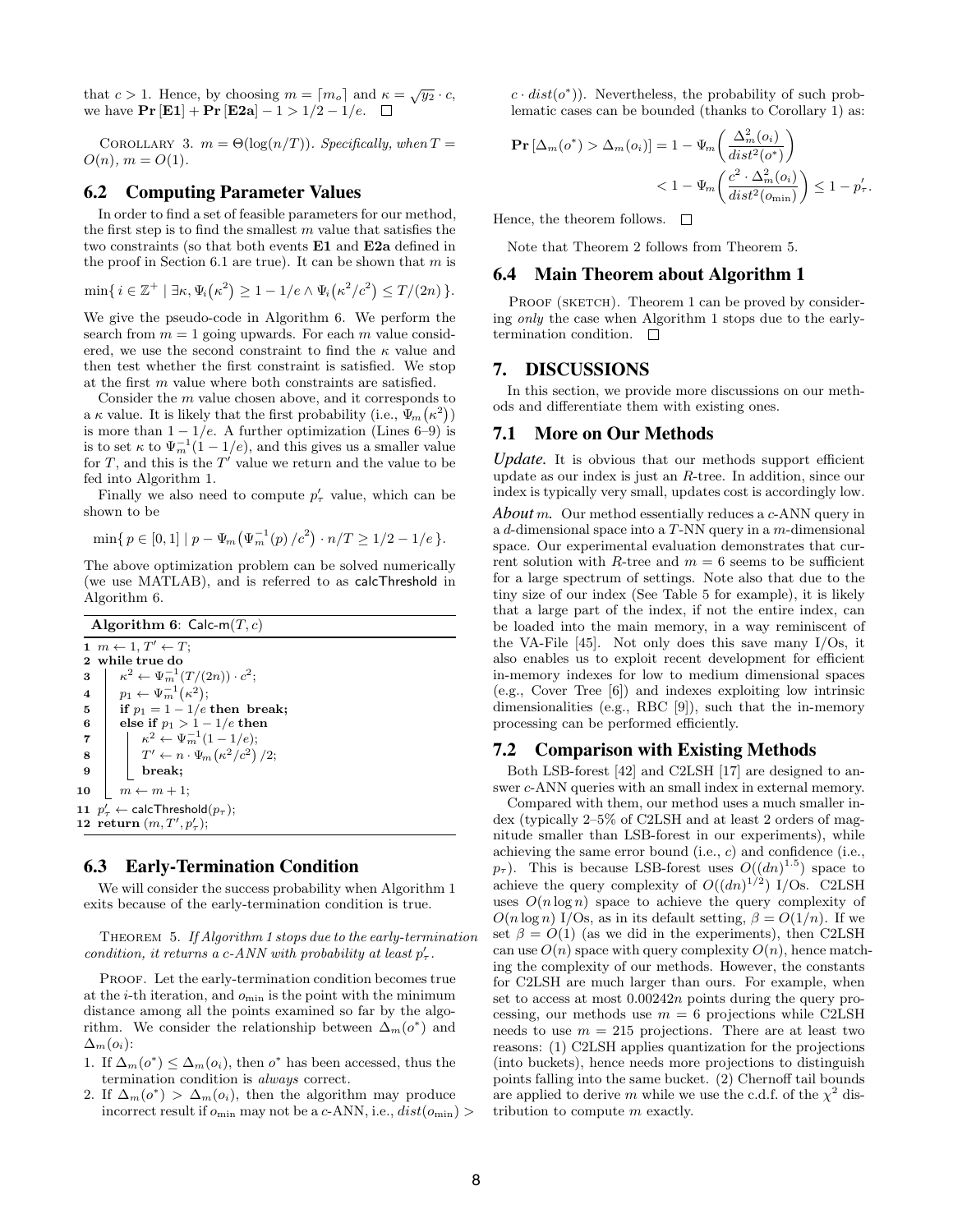Furthermore, our method is more flexible in the following aspects.

- Both LSB-forest and C2LSH need preprocessing to scale floating numbers to integers; this is not required by our method.
- Both LSB-forest and C2LSH can only work with  $c = i^2$ , for integer  $i > 2$ . Hence, the smallest such c is 4. They need to make  $O(1/\epsilon)$  copies to handle  $c = 2+\epsilon$ . Therefore, they cannot handle  $c \leq 2$ . In contrast, our methods work with any  $c > 1$ , and SRS-2 can handle the case of  $c = 1$ . Part of our method is similar to the proposal in [20]. How-

ever, there are a few important differences:

- To support c-ANN queries, [20] needs to use a small  $\epsilon$  <  $\frac{c-1}{c+1}$ . This entails  $m = C \cdot \log(n)/\epsilon^2$ , for C at least 4 [13]. It is easy to verify that this number is still too large to admit an efficient indexing method to answer exact NN queries, and does not scale with  $n$ . By using  $k$ -NN queries and computing the tail probabilities exactly rather than using tail bounds, we can drastically reduce the resulting  $m$  to a small constant that admits reasonably efficient indexing.
- Our early-termination condition fully exploits the knowledge of the distribution of the projected distances, and it is both novel and effective.

# 8. EXPERIMENTAL EVALUATION

We report experimental results in this section.

# 8.1 Experiment Setup

We consider the state-of-the-art methods that have theoretical guarantees and can work on external memory. Hence, the following algorithms are used.

- We use the four algorithms proposed in this paper. We mainly use SRS-12 and SRS-1 for c-ANN queries, along with SRS-2 for ANN queries (i.e.,  $c = 1$ ), and also evaluate  $SRS-12^+$  for varying degrees of desirable approximation ratios.  $m$  is set to 6 in all the experiments.
- LSB-forest is a state-of-the-art method for c-ANN queries for high-dimensional data with guarantees of  $1/2-1/e$  [42]. Note that LSB-forest has been shown to outperform earlier approaches such as iDistance[22] and MedRank [16]. Therefore, we do not compare with them here.
- C2LSH [17] is another recent solution with theoretical guarantee. We mainly consider C2LSH without its optimization as otherwise it loses the theoretical guarantees.<sup>5</sup> We do consider C2LSH with  $c = 9$  and its optimization (denoted as C2LSH<sup>∗</sup> ) on Tiny dataset.

To compare these algorithms fairly, the success probability (i.e.,  $p_{\tau}$ ) of all algorithms is set to be  $1/2-1/e$ . The approximation ratio  $c$  is set to 4, which is the smallest  $c$  C2LSH and LSB-forest can support. We use the C++ source codes provided by the authors of [42] and [17]. Our algorithms were implemented in C++. All programs were complied with gcc 4.7 with -O3. All experiments were conducted on a PC with Intel Xeon X3330@2.66GHz, 4GB memory, 500GB hard disk, running Linux 2.6.

We use five publicly available real-world datasets. We set page size  $B$  according to what LSB-forest requires. For each dataset, we first remove the duplicated points, then reserve 100 random data points as queries, finally, we scale up values to integers as required by LSH-forest and C2LSH.

- Audio has about 0.05 million 192-dimensional audio feature vectors extract by the Marsyas library from the DARPA TIMIT audio speech database.<sup>6</sup> B is set to be 1,024.
- SUN contains about 0.08 million 512-dimensional GIST features of images.<sup>7</sup> B is set to 2,048.
- $\bullet$  Enron origins from a collection of emails.<sup>8</sup> We extract bi-grams and form feature vectors of 1,369 dimensions. B is set to 4,096.
- Tiny contains over 8 million 384-dimensional GIST feature vectors. $^{9}$  B is set to 2,048.
- ANN SIFT1B contains nearly 1 billion 128-dimension SIFT feature vector from the ANN\_SIFT1B dataset<sup>10</sup>. B is set to 2,048.
- Dataset statistics are listed on the LHS of Table 5. We evaluate the following metrics.
- We follow previous methods [42, 17] and measure the  $I/O$ costs of algorithms. Since our index is very small, we deliberately turn off buffering in all experiments.
- We use the overall ratio defined in [42] to measure the accuracy of the results. For a  $c-k$ -ANN query, it is defined as  $\frac{1}{k} \sum_{i=1}^{k} (dist(o_i)/dist(o_i^*)),$  where  $o_i$  is the *i*-th returned point, and  $o_i^*$  is the true *i*-th nearest point.
- We measure the sizes of indexes created by the algorithms. As each  $B^+$ -tree in the LSB-forest is a clustered index, we discount the data size from its index size.
- We measure the empirical **success probability** an algorithm. We run the algorithm 100 times for the same query but with different indexes built with random seeds, and measure the percentage of times the point return by the algorithm is indeed within approximation ratio c.

I/O costs and overall ratios are averaged over all queries.

# 8.2 Index Size and Indexing Time

We list the index sizes of all algorithms (our algorithms use the same SRS index) on the RHS of Table 5. We can see that SRS is the smallest by far: LSB-forest and C2LSH are 729–128,850 times and 22-64 times larger than SRS, respectively.

This is mainly because of the number of projections used. SRS uses only 6 projections, while C2LSH uses 215 random projections, and LSB-forest needs 100–1247 rounds of 19–29 projections. Also note that the index size of LSB-forest is especially large when  $d$  or  $n$  is large, as its index size grows at the rate of  $O(d^{1.5}n^{1.5})$ . In contrast, C2LSH and SRS are independent of d, and grow only *linearly* with n.

Due to the implementation differences, we are not able to fairly compare indexing time. Nevertheless, given the huge difference in index sizes, both theoretically and empirically, the indexing time of SRS is the smallest, followed by C2LSH, and then LSB-forest. For example, on the 8 million Tiny dataset, LSB-forest will take 48 hours to build just a single LSB-tree, while C2LSH takes about 4 hours, and SRS takes less than 2 hours.

# 8.3 I/O Cost

We evaluate the  $I/O$  costs for all algorithms for  $c-k-ANN$ queries with  $k$  from 1 to 100. The results are shown in Figures  $3(a)-3(c)$  and  $3(g)$ . We observe that

7 http://groups.csail.mit.edu/vision/SUN/

<sup>&</sup>lt;sup>5</sup>The optimization substantially lowers the count threshold. While  $\mathcal{P}_1$  still holds,  $\mathcal{P}_2$  does not. Also see Section 8.5.

 $^6$ http://www.cs.princeton.edu/cass/audio.tar.gz

 $\frac{8}{\pi}$ http://www.cs.cmu.edu/~enron/

<sup>9</sup> http://horatio.cs.nyu.edu/mit/tiny/data/

 $10$ http://corpus-texmex.irisa.fr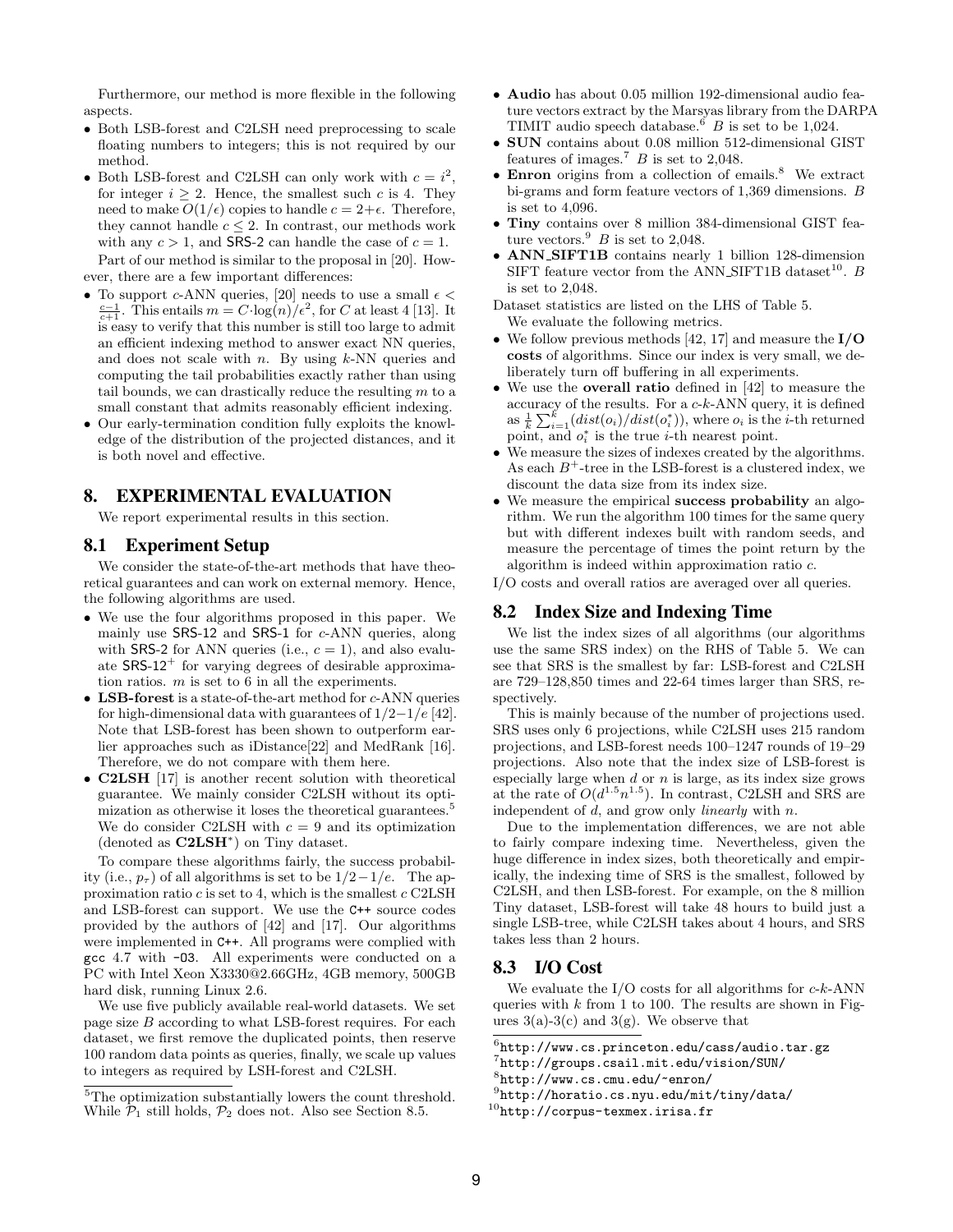

Table 5: Statistics of the Datasets and Index Sizes (in Megabytes) (Italic numbers in parentheses are conservative estimates, as the indexes are too large to be built on the PC used in the experiment)

Figure 3: Experiment Results

• We first consider the first three small datasets. When  $k = 1$ , SRS-12 always requires the smallest I/Os; its I/O cost is only 2.5%–18.5% of LSB-forest and  $1.8\%$ – $4.0\%$ of C2LSH. This is due to the effectiveness of the earlytermination test. Even when the early-termination condition is disabled (i.e., SRS-1), the I/O cost is still better than other algorithms, e.g., I/O cost of SRS-1 is 49.3%– 72.0% of LSB-forest and 15.4%–42.1% of C2LSH.

LSB-forest typically uses slightly more I/Os than SRS-1, and C2LSH always has the largest I/O cost by far. This is consistent with the original report [17] when C2LSH's optimization is turned off.

• Consider the large Tiny dataset (Figure  $3(g)$ ). We cannot run LSB-forest to completion, as it requires 1,247 LSBtree indexes, which is about 40TB. Instead, we report extrapolated results based on 34 LSB-trees here. We also include C2LSH<sup>\*</sup>, which is the C2LSH algorithm with  $c = 9$ and optimization on.

The results are slightly different. I/O cost of SRS-12 is still the minimum, followed by LSB-forest, SRS-1, C2LSH<sup>∗</sup> , and finally C2LSH. LSB-forest works well as its  $U2LST$ , and inally  $U2LST$ . LSB-lorest works well as its<br>I/O cost is  $O(\sqrt{n})$  (at the expense of  $O(n^{3/2})$  index size), while our SRS-1's I/O cost is linear in  $n$ . Hence, when  $n$ is sufficiently large, LSB-forest uses relatively fewer I/Os.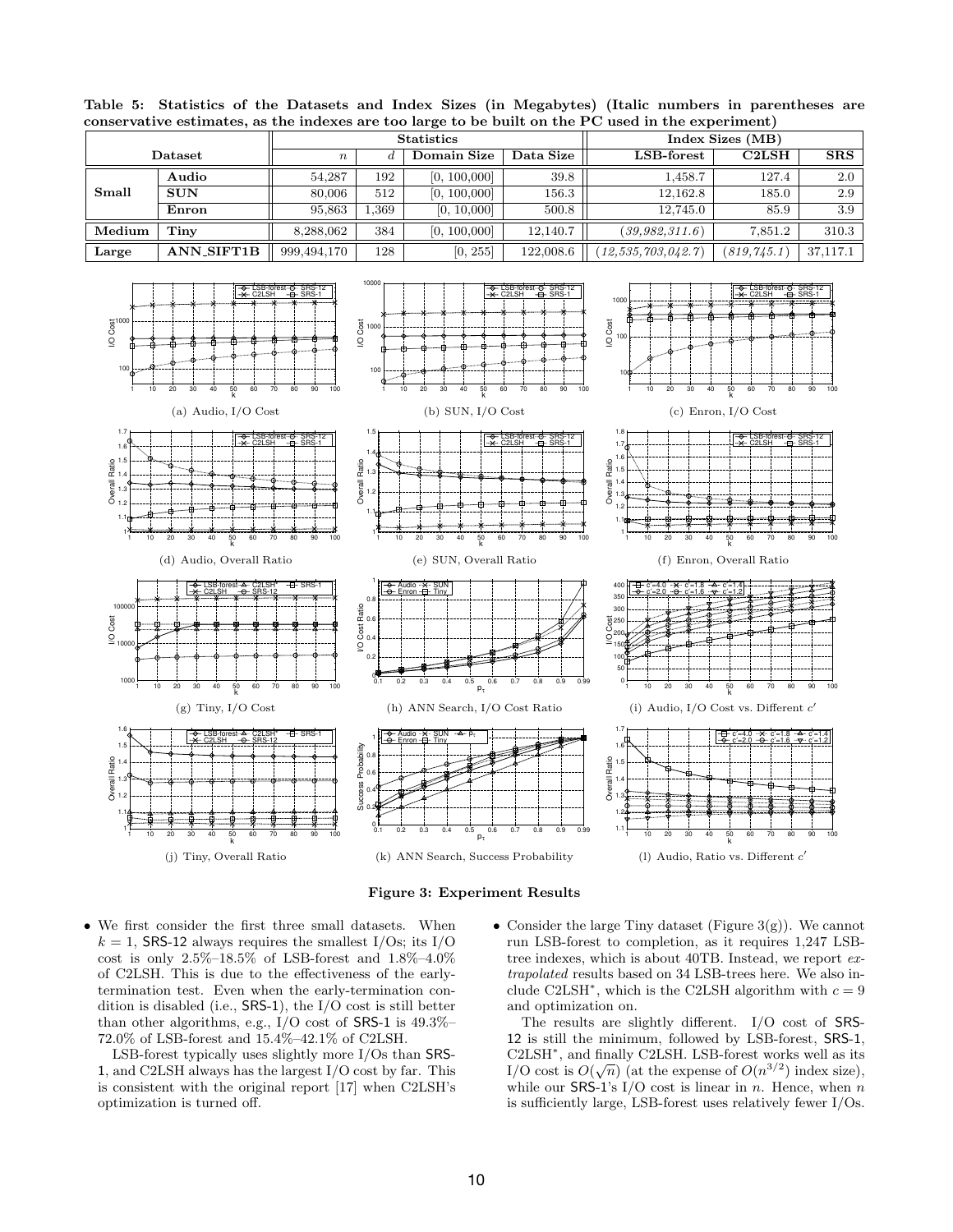Note that the dilemma is that a large  $n$  also means LSBforest may not be able to be built as its index is too large. C2LSH uses much more I/Os than SRS-1, which uses more I/Os than C2LSH<sup>∗</sup> . It shows that C2LSH needs

more I/Os to achieve the same guarantee as our methods. • When k increases, the I/O costs of LSB-forest, C2LSH, and SRS-1 all rise gently, with SRS-12 having the steepest slope. This is because (i) SRS-12 has the lowest starting point, as it uses only a tiny amount of I/Os when  $k = 1$ . (ii) SRS-12 has to perform more rounds of incremental  $k$ -NN search on a R-tree, and this usually requires additional  $I/Os$  for the internal  $R$ -tree pages. This also explains the growth trend for SRS-1 too. Nevertheless, even with  $k =$ 100, SRS-12 still uses the minimum amount of I/Os among all the algorithms, on both small and large datasets.

# 8.4 Overall Ratio

We also evaluate the overall ratios of  $c-k-ANN$  queries for all algorithms with varying  $k$ . The results are shown in Figures  $3(d)-3(f)$  and  $3(j)$ , and they should be viewed in conjunction with their corresponding I/O plots (i.e., figures above). We can make the following observations:

• Firstly, all algorithms return high-quality results, with approximation ratio much lower than  $c = 4$ . C2LSH and SRS-1 always have the best ratios, which are always below 1.2. They perform better than LSB-forest especially when *k* is small (e.g., 1.089 vs. 1.339 on SUN when  $k = 1$ ). SRS-12's ratio is usually higher than LSB-forest when  $k = 1$ , but they become comparable with large  $k$ ; it even outperforms LSB-forest under some settings (e.g., 1.218 vs. 1.226 on Enron when  $k = 100$ ).

We can see clear trade-offs between the overall ratio and the I/O cost for all algorithms. The reason why C2LSH has the best ratio is because it requires an extraordinary amount of I/Os. Notably, SRS-1 uses a small fraction of I/Os of C2LSH (e.g., 1/5 on SUN), while achieves comparable qualities (e.g., 1.089 vs. 1.024 on SUN), not to mention its small index size. SRS-12 is designed to stop as soon as a c-ANN point is found with certain confidence. Note that it can be tuned to return a better quality result by its variant  $SRS-12^+$  with a custom c', which will be discussed in Section 8.7.

- In terms of trends, the ratios of **SRS-1** and C2LSH grow with increasing  $k$ . This is because both algorithms return the best  $k$  points within a candidate set with size approximately  $T + k - 1$ . When k increases, only few additional candidates are checked, hence the overall ratio increases. In contrast, the ratios of SRS-12 and LSB-forest decrease with k. Because they are usually stopped by their respective early-termination conditions. Thus with a large k, more points are accessed and hence the ratios improve.
- On the large Tiny dataset, LSB-forest has the worst ratio, as the ratio is the minimum among 34 LSB-trees (out of the 1247 required). SRS-12 has reasonable ratio as it is designed to stop as early as possible. The other three algorithms all have good ratios below 1.1. C2LSH has the best ratio, followed by SRS-1, and then C2LSH<sup>∗</sup> .

#### 8.5 Empirical Success Probability

We create a hard dataset with  $n = 10,000$  and  $d = 128$  to evaluate the empirical success probability for c-ANN query using different algorithms. We fix the query  $q$  and one point with distance to  $q$  as  $u$ , while the rest points at distance  $(c + \epsilon) \cdot u$  to q with a small  $\epsilon$ . We choose  $c = 4$ .

Those algorithms with guarantees all achieve much higher success probabilities than the theoretical bound. For example, SRS-1 achieves the highest success probability which is 100%, and SRS-12 achieves the lowest which is 78%. Algorithms without guarantees has much lower success probability. For example, C2LSH<sup>∗</sup> only achieves 29%.

### 8.6 Approximate NN Search with SRS-2

**SRS-2** can return c-ANN for any  $c > 1$  and desired success probability  $1 > p_{\tau} > 0$ . Here we only focus on the interesting and also the hardest case of approximate NN search by setting  $c = 1$  and varying  $p_{\tau}$ . We show the results on all datasets in Figures  $3(h)$  and  $3(k)$ . We can observe that

- The resulting success probability of our algorithm is always larger than the user-given threshold  $p_{\tau}$ , thanks to our theoretical guarantees. This also shows (together with Section 8.5) that the actual performances of our algorithms are usually better than the worst-case lower bound.
- We measure the I/O cost ratio, defined as the I/O cost of our algorithm over that of the brute-force, linear scan algorithm. SRS-2 uses fewer I/Os than the linear scan algorithm on all the datasets, especially when  $p_{\tau}$  is low. For example, on the Audio dataset, by using only 14.9% (resp. 61.9%) of the I/Os of linear scan, it returns the NN with 70.9% (resp. 99.7%) probability.

### 8.7 Tuning Approximation Ratio by SRS-12<sup>+</sup>

We evaluate the  $SRS-12^+$  algorithm which essentially is the SRS-12 but with an additional "desirable" approximation ratio  $c'$ . We show the results only on the Audio dataset in Figures 3(i) and 3(l), results on other datasets are similar.

We can observe that giving an increasingly smaller  $c'$ , the algorithm returns better quality results (note that for  $c' = 4$ , it is essentially identical to SRS-12). In fact, the top-1 result always has a better approximation ratio than the given c'. E.g., when  $c' = 1.6$ , the result is of ratio 1.239; when  $c' = 1.2$ , the result is of ratio 1.159. The algorithm achieves this by using a more stringest early-termination test, hence it entails accessing more points. The I/O cost of SRS-2 increases when  $c'$  decreases.

#### 8.8 Large Dataset

We run our algorithms on the large ANN SIFT1B dataset with different scales to evaluate performance on non-trivial sized datasets (See Table 6 for results). Unfortunately, at such a scale, LSB-forest simply cannot run, as a single LSBtree index may require 2.3TB space. C2LSH's implementation requires at least 476.6GB memory to run, so we just extrapolate its performance using smaller n from 0.1M–1M. The only "reasonable" algorithm is C2LSH<sup>\*</sup>, whose overall ratio is about 1.145, and I/O cost on ANN SIFT1B is 2,951,666.

Our algorithms scales linearly with  $n$ . SRS-12 uses fewest number of I/Os, and **SRS-1** returns the best quality results, though with the largest number of I/Os (which is about 15% of the cost of linear scan). As designed,  $SRS-12^+$  achieves a good and tunable balance between cost and quality.

Table 6: Our Algorithms on ANN SIFT1B

| Alg.             | <b>SRS-12</b> |       | $SRS-12$ <sup>+</sup><br>$t' = 1.5$<br>( c' |         | SRS-1     |           |
|------------------|---------------|-------|---------------------------------------------|---------|-----------|-----------|
| <b>Size</b>      | Ratio         |       | Ratio                                       |         | Ratio     | I/O       |
| 500M             | 1.330         | 4.164 | 1.123                                       | 113.188 | 1.018     | l.185.795 |
| 750M             | 1.344         | 5.765 | 1.126                                       | 160,922 | $1.017\,$ | 1.782.967 |
| $1000\mathrm{M}$ | 1.343         | 7,096 | .127                                        | 204,907 | $1.019\,$ | 2,452,974 |